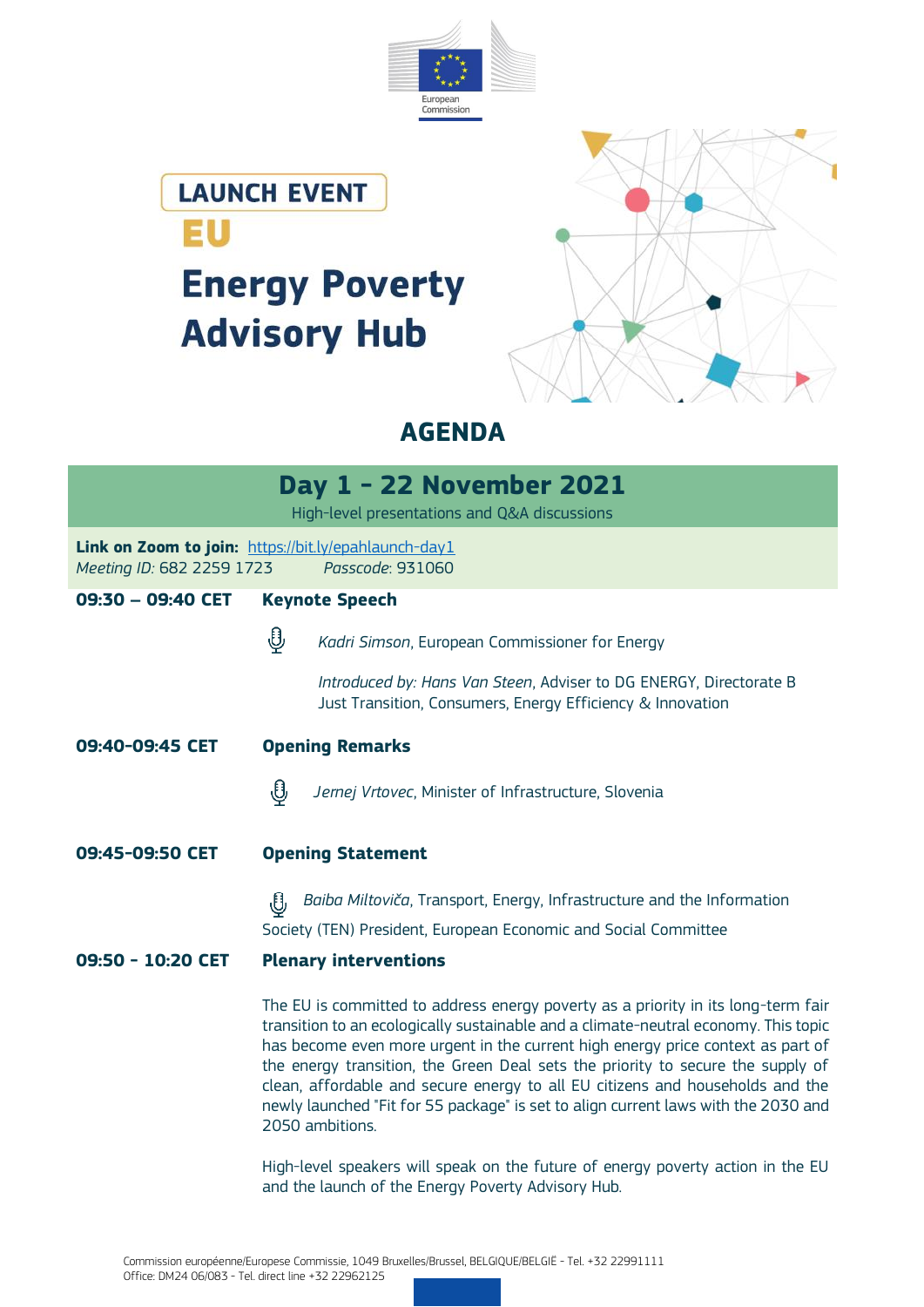| 10:45 - 12:00 CET | Panel discussion and introduction to Energy Poverty Advisory Hub:<br>"Energy poverty - reality check: A multi-dimensional challenge" |
|-------------------|--------------------------------------------------------------------------------------------------------------------------------------|
| 10:20 - 10:45 CET | <b>Break</b>                                                                                                                         |
|                   | The session will be followed by a Q&A discussion.                                                                                    |
|                   | Initiatives, Just Transition, European Commission.                                                                                   |
|                   | Moderated by: Tadhq O'Briain, Deputy Head of Unit, Unit B1 Consumers, Local                                                          |
|                   | Greens/European Free Alliance                                                                                                        |
|                   | Michael Bloss, Member of the European Parliament, Group of the<br>$\mathcal{L}_{\mathcal{A}}$                                        |
|                   | European People's Party                                                                                                              |
|                   | Maria Spyraki, Member of the European Parliament, Group of the<br>$\mathcal{L}_{\mathcal{A}}$                                        |
|                   | the European Parliament                                                                                                              |
|                   | Pedro Marques, Vice President of the Socialists and Democrats Group in                                                               |

Starting with three mayors approach to tackle energy poverty, this session will have a distinct focus on the local reality. This will be complemented with a short introduction to the approach of the Energy Poverty Advisory Hub and how this can help tackling the challenges and multiply the already existing good solutions. The session will end with an exchange on how the Energy Poverty Advisory Hub can further tailor its support to the local needs including questions from the participants.

- *Kata Tüttő, Deputy* Mayor of Budapest
- *Tomislav Tomašević,* Mayor of Zagreb
- *Tine Heyse,* Deputy Mayor of Ghent

Moderated by: *Jeppe Mikel Jensen*, Project Manager, Energy Poverty Advisory Hub.

The session will be followed by a Q&A discussion.

# *Day 2 -* **23 November 2021**

Interactive sessions and Q&A discussions.

**Link on Zoom to join:** <https://bit.ly/epahlaunch-day2> *Meeting ID:* 659 4670 6093 *Passcode*: 262728

### **09:00 - 10:00 CET Presentation "Towards a local approach: The new Energy Poverty Advisory Hub"**

The Energy Poverty Advisory Hub (EPAH) is the leading EU initiative with the vision to eradicate energy poverty and accelerate the just energy transition of European local governments. The event will present the local approach and the multiple services offered to municipalities through EPAH.



- *Dora Biondani*, Project Coordinator, Energy Poverty Advisory Hub
- *Marta Garcia Pais*, Energy Poverty Advisory Hub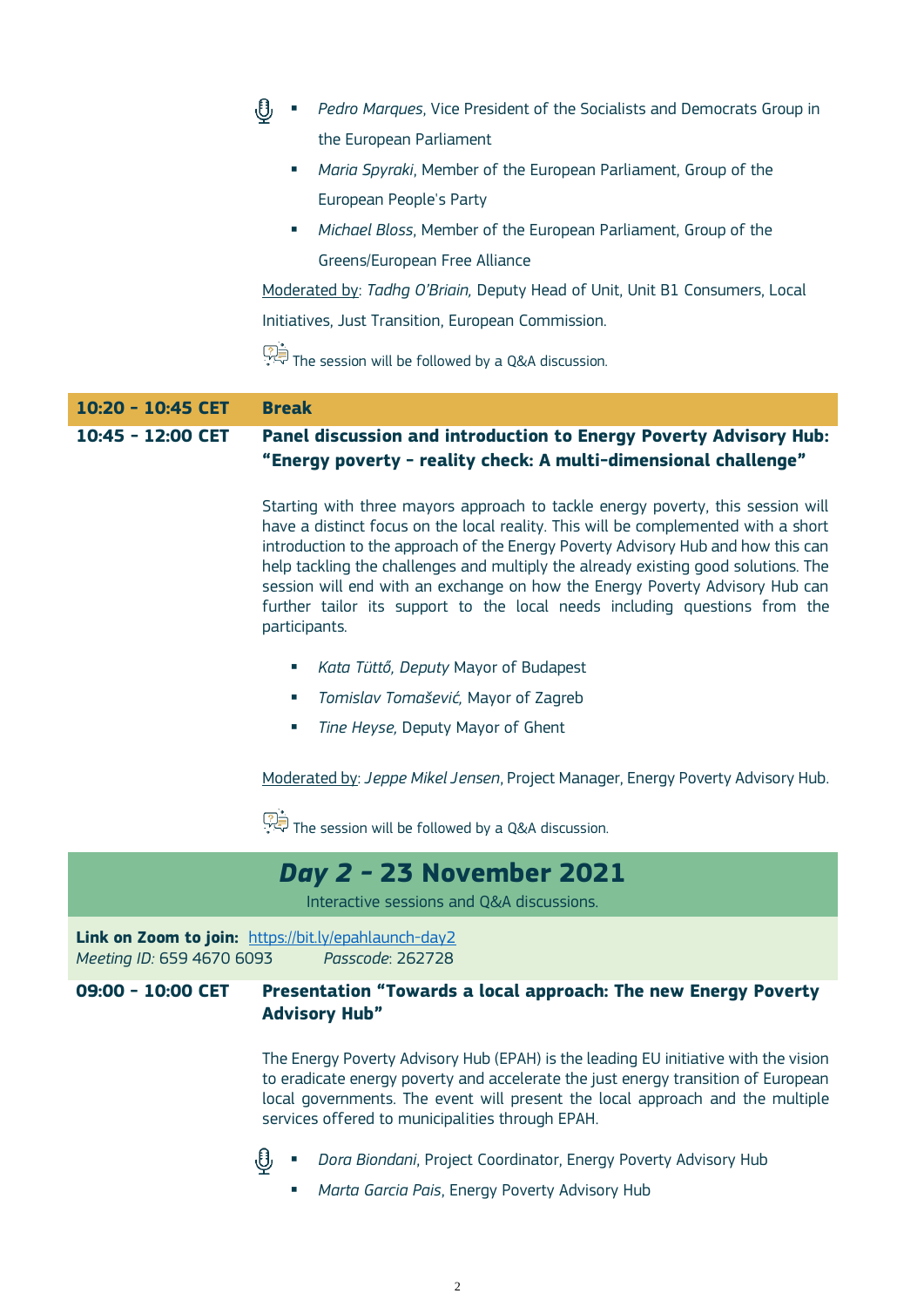- *João Pedro Gouveia*, Energy Poverty Advisory Hub
- *Marina Varvesi*, Energy Poverty Advisory Hub

Moderated by: *Dora Biondani,* Project Coordinator, Energy Poverty Advisory Hub.

The session will be followed by a Q&A discussion.

# **10:00 - 11:00 CET Workshop "Defining and measuring energy poverty: The new Covenant of Mayors' indicators"**



The cross-cutting nature of energy poverty translates into challenges in defining and measuring energy poverty and developing robust indicators and assessment methods. The session will highlight the Covenant of Mayors (CoM) new indicators and engage the audience in an interactive activity to discuss the main challenges on assessment and data collection.



*Miguel Morcillo*, Covenant of Mayors Europe

Moderated by: *João Pedro Gouveia*, Energy Poverty Advisory Hub.

| 11:00 - 11:30 CET | <b>Break</b>                                                                                                                                                                                                                                                                        |
|-------------------|-------------------------------------------------------------------------------------------------------------------------------------------------------------------------------------------------------------------------------------------------------------------------------------|
| 11:30 - 12:30 CET | Workshop "Vulnerable groups in the front line: Challenges<br>and impacts"                                                                                                                                                                                                           |
|                   | The workshop will explore the disproportional aspect of energy poverty and<br>identify different consumer groups mostly affected (women, elderly, persons with<br>disabilities). Finally, it will discuss the impact of the phenomenon on the health<br>and well-being of citizens. |
|                   | Charis Kordatos, Cyprus Energy Agency, Cyprus                                                                                                                                                                                                                                       |

- *Miljenka Kuhar*, Society for Sustainable Development Design-DOOR, Croatia
- *Corina Murafa*, Ashoka, Romania
- *Colm O'Mahony,* 3 Counties Energy Agency, Ireland

Moderated by: *Marta Garcia,* Energy Poverty Advisory Hub.

The session will be followed by a Q&A discussion.

## **12:30 - 13:30 CET Workshop "Inspiring case studies on energy poverty mitigation"**

Decision-makers, practitioners, private sector and civil society explore the challenges and potential solutions to tackle energy poverty. With a no one-sizefits-all solution, different local practices address different barriers. The workshop will present inspiring cases developed and implemented at the local level aiming to mitigate energy poverty.



*Cecilia Foronda*, Ecodes, the "Barrio Solar" project in Spain